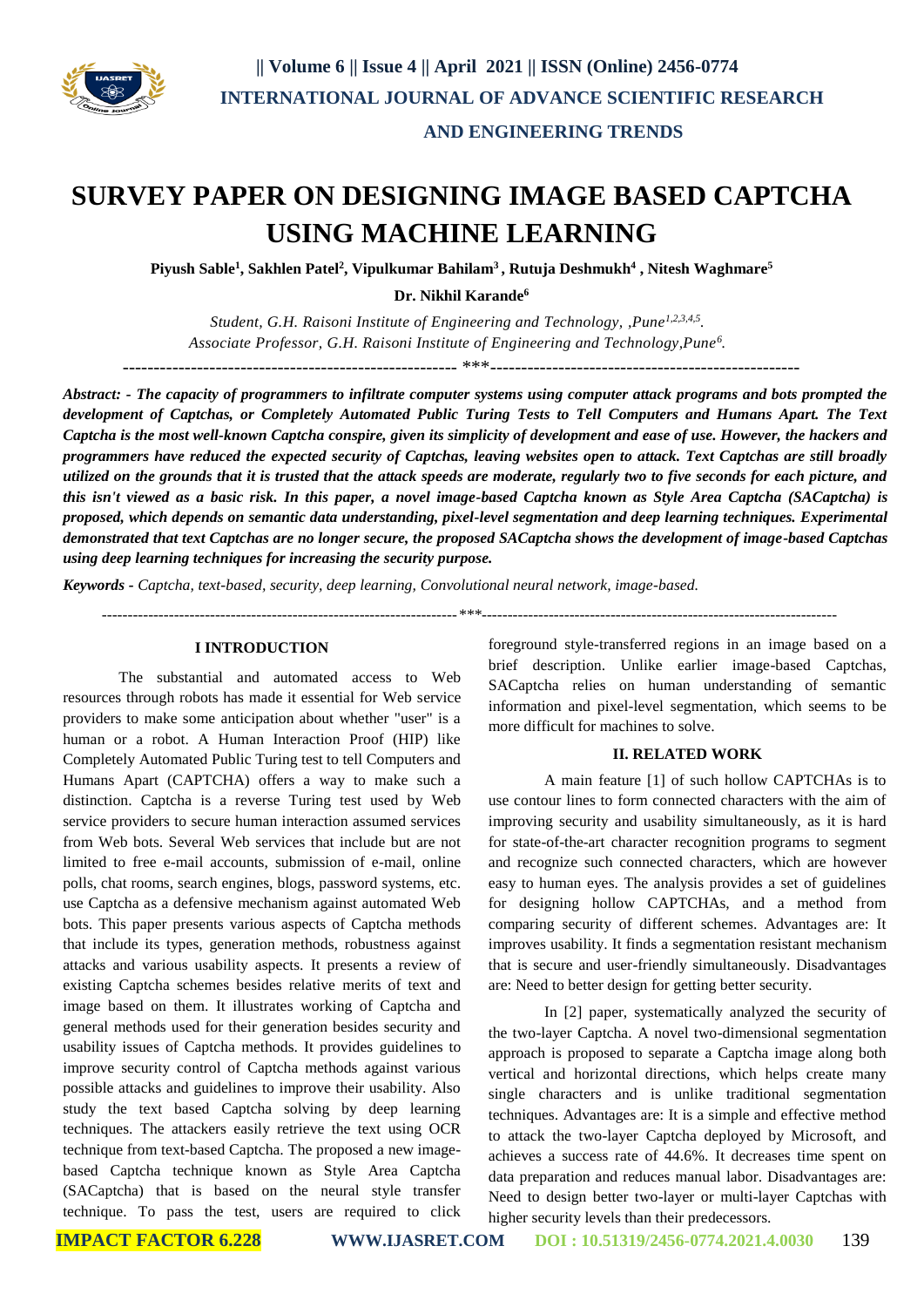

# **|| Volume 6 || Issue 4 || April 2021 || ISSN (Online) 2456-0774 INTERNATIONAL JOURNAL OF ADVANCE SCIENTIFIC RESEARCH AND ENGINEERING TRENDS**

The paper [3] introduces a novel approach to solving captchas in a single step that uses machine learning to attack the segmentation and the recognition problems simultaneously. The algorithm to exploit information and context that is not available when they are done sequentially. Advantages are: The breadth of distortions proposed algorithm is able to solve shows that it is a general solution for automatically solving captchas. It removes the need for any hand-crafted component, making given approach generalize to new captcha schemes. Disadvantages are: Need to perform reverse Turing tests.

The paper [4] presents a fast, fully parameterizable GPU implementation of Convolutional Neural Network variants. All structural CNN parameters such as input image size, number of hidden layers, number of maps per layer, kernel sizes, skipping factors and connection tables are adaptable to any particular application. We applied our networks to benchmark datasets for digit recognition (MNIST), 3D object recognition (NORB), and natural images (CIFAR10). Advantages are: The best adaptive image recognizers. No unsupervised pretraining is required. The implementation is 10 to 60 times faster than a compiler optimized CPU version. Disadvantages are: It requires more computing power.

A novel approach for automatic segmentation and recognition of CAPTCHAs with variable orientation and random collapse of overlapped characters is presented in [5] paper. The main purpose of this paper is to reduce vulnerability of CAPTCHAs from frauds and to protect users against cybercriminal activities as well as to introduce a novel approach for recognizing either handwritten or damaged texts in ancient books, manuscripts and newspapers. Advantages are: It provides better segmentation of reCAPTCHAs. The required time for reCAPTCHA word breaking using extended approach is four times less than in approach of version 2011. Robust technique. Disadvantages are: Need to protect users against cyber-criminal activities and Internet threats.

#### **III.OPEN ISSUES**

Lot of work has been done in this field because of its extensive usage and applications. In this section, some of the approaches which have been implemented to achieve the same purpose are mentioned. These works are majorly differentiated by the algorithm for Captcha systems.

 $\Box$ Captcha robustness is to prevent automated attacks from achieving a success rate higher than 1%.

 $\Box$  Increases the security of the image-based Captcha using SACaptcha.

 $\Box$ Provides evidence that deep learning is a doubleedged sword used to detect attack Captchas and improve the security of Captchas

To design and implement novel an image-based Captcha known as Style Area Captcha (SACaptcha) that is based on the neural style transfer techniques that are user friendly, require less server processing and offer improved security control against bots.

#### **IV.PROPOSED SYSTEM**

Previous image-based Captchas have describes various issues: some schemes require humans to manually select source images or add labels to images; some are based on a database, and if the database is compromised, they become vulnerable; some schemes incur a high transmission cost; and, most importantly, almost all of them have been proven to be unsecure. To overcome these issues, proposes a novel imagebased Captcha named Style Area Captcha (SACaptcha), which is based on semantic information understanding, pixel-level segmentation and deep learning techniques.

In this work, select single input content image. After create the number of foreground style-transferred regions in each Captcha image to 4 to 7 the style transfer images. The shape of each region is randomly selected: it can be a rectangle, a triangle, a circle or other irregular shapes such as a heart, a leaf, a moon and so on. One of these style-transferred images is synthesized with the original image. Randomly crop regions with different shapes from other style-transferred images and relocate them in the synthetic background to generate a Captcha. After, generate a brief description to guiding users on how to pass the test. The output is the generated SACaptcha.

#### **Advantages:**

1.SACaptcha are easy for humans to solve but remain difficult for computers.

2.SACaptcha are easy to generate and evaluate.

3.Improves the security of Captchas by utilizing deep learning techniques.

## **V CONCLUSION**

The proposed a novel image-based Captcha named SACaptcha using neural style transfer techniques. Most early image-based Captchas are based on the problem of image classification, whereas SACaptcha relies on problems of semantic information understanding and pixel-level segmentation. This is a positive attempt to improve the security of Captchas by utilizing deep learning techniques. The future work will promote more-effective ways to enhance the security of text Captchas.

#### **REFERENCES**

[1]H. Gao, W. Wang, J. Qi, X. Wang, X. Liu, and J. Yan, "The robustness of hollow captchas," in Proceedings of the 2013 ACM SIGSAC conference on Computer & communications security. ACM, 2013, pp. 1075–1086.